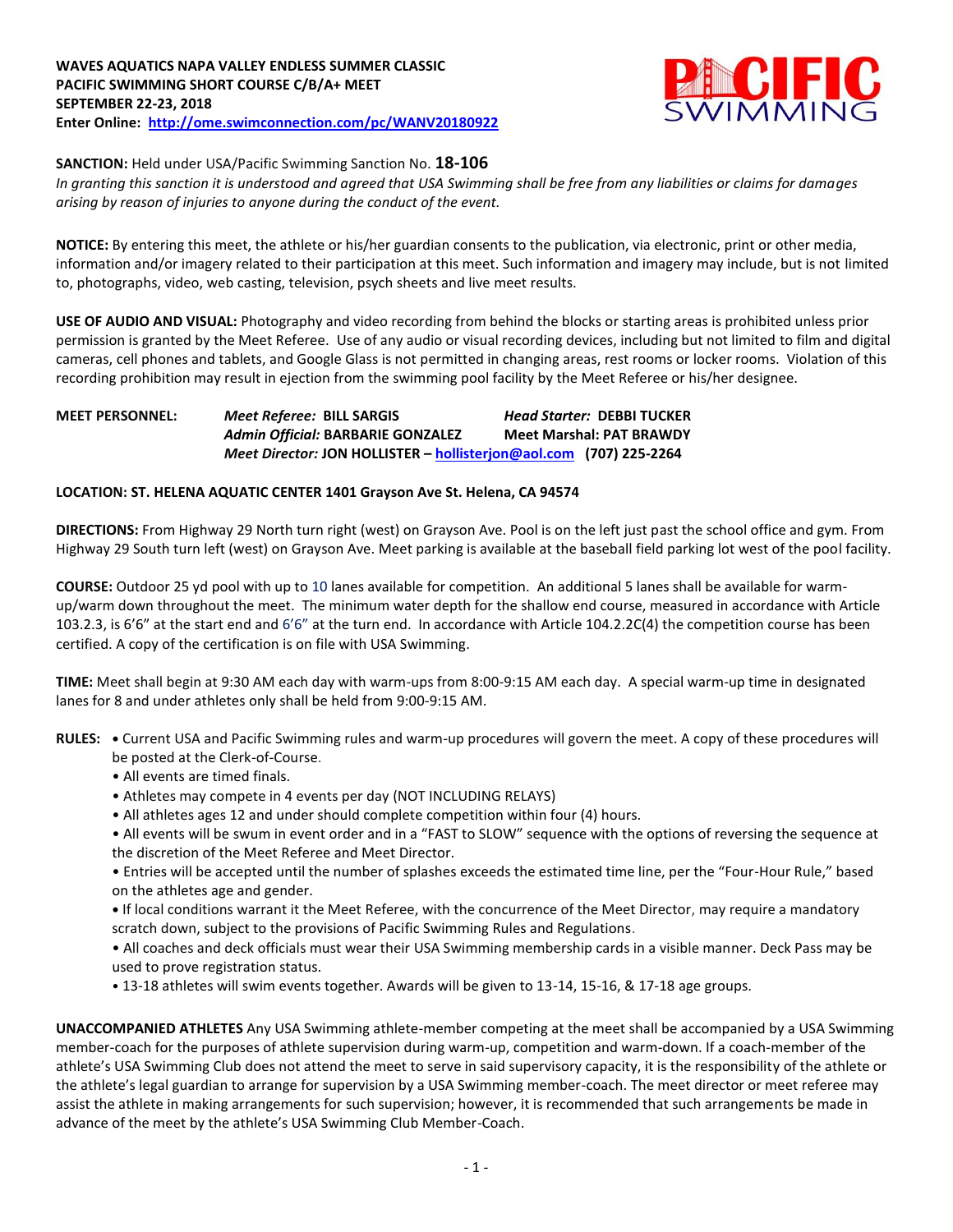**RACING STARTS:** Any athlete entered in the meet shall be certified by a USA Swimming member-coach as being proficient in performing a racing start, or shall start each race from within the water. When unaccompanied by a USA Swimming member coach, it is the responsibility of the athlete or the athlete's legal guardian to ensure compliance with this requirement.

## **RESTRICTIONS:**

- Smoking and the use of other tobacco products is prohibited on the pool deck, in the locker rooms, in spectator seating, on standing areas and in all areas used by athletes, during the meet and during warm-up periods.
- Sale and use of alcoholic beverages is prohibited in all areas of the meet venue.
- No glass containers are allowed in the meet venue.
- No propane heater is permitted except for snack bar/meet operations.
- All shelters shall be properly secured.
- Changing into or out of swimsuits other than in locker rooms or other designated areas is prohibited.

• Destructive devices, to include but not limited to, explosive devices and equipment, firearms (open or concealed), blades, knives, mace, stun guns and blunt objects are strictly prohibited in the swimming facility and its surrounding areas. If observed, the Meet Referee or his/her designee may ask that these devices be stored safely away from the public or removed from the facility. Noncompliance may result in the reporting to law enforcement authorities and ejection from the facility. Law enforcement officers (LEO) are exempt per applicable laws.

 Operation of a drone, or any other flying apparatus, is prohibited over the venue (pools, athlete/coach areas, spectator areas and open ceiling locker rooms) any time athletes, coaches, officials and/or spectators are present.

• Club tents are not allowed on the immediate pool deck area. One coaches tent per club in designated area.

## **ELIGIBILITY:**

• Athletes shall be current members of USA Swimming and enter their name and registration number on the meet entry card exactly as they are shown on their Registration Card. If this is not done, it may be difficult to match the athlete with the registration database. The meet host shall check all athlete registrations against the SWIMS database and if not found to be registered, the Meet Director shall accept the registration at the meet (a \$10 surcharge shall be added to the regular registration fee). Duplicate registrations shall be refunded by mail.

• Athletes in the "A" Division shall have met at least the listed USA Swimming Motivational "A" minimum time standard. Athletes in the "B" Division shall have met at least the listed "B" minimum time standard. All entry times slower than the "B" time standard shall be in the "C" Division.

- Entries with **"NO TIME" will be accepted**
- Entry times submitted for this meet may be checked against a computer database and may be changed in accordance with Pacific Swimming Entry Time Verification Procedures.

• Disabled athletes are welcome to attend this meet and should contact the Meet Director or Meet Referee regarding any special accommodations on entry times and seeding per Pacific Swimming policy.

- Athletes 19 years of age and over may compete in the meet for time only, no awards. Such athlete shall meet standards for the 17-18 age group.
- Age on the first day of the meet shall determine the athlete's age for the entire meet.

**ENTRY FEES:** \$4.00 per event plus an \$8.00 participation fee per athlete. Entries will be rejected if payment is not sent at time of request. No refunds will be made, except mandatory scratch downs. \$9.00 fee for each Relay entry – paid to Clerk of Course on deck the day of meet.

**ONLINE ENTRIES:** To enter online go to **<http://ome.swimconnection.com/pc/WANV20180922>** to receive an immediate entry confirmation. This method requires payment by credit card. Swim Connection, LLC charges a processing fee for this service, equal to \$1 per athlete plus 5% of the total Entry Fees. Please note that the processing fee is a separate fee from the Entry Fees. If you do not wish to pay the processing fee, enter the meet using a mail entry. **Entering online is a convenience, is completely voluntary, and is in no way required or expected of an athlete by Pacific Swimming.** Online entries will be accepted through Wednesday, **September 12, 2018**.

**MAILED OR HAND DELIVERED ENTRIES**: Entries shall be on the attached consolidated entry form. Forms must be filled out completely and printed clearly with athlete's best time. Entries shall be postmarked by midnight, Monday, **September 10, 2018** or hand delivered by 6:30 p.m. Wednesday, **September 12, 2018.** No late entries shall be accepted. Requests for confirmation of receipt of entries should include a self-addressed envelope.

### **Make check payable to**: **WAVES AQUATICS NAPA VALLEY**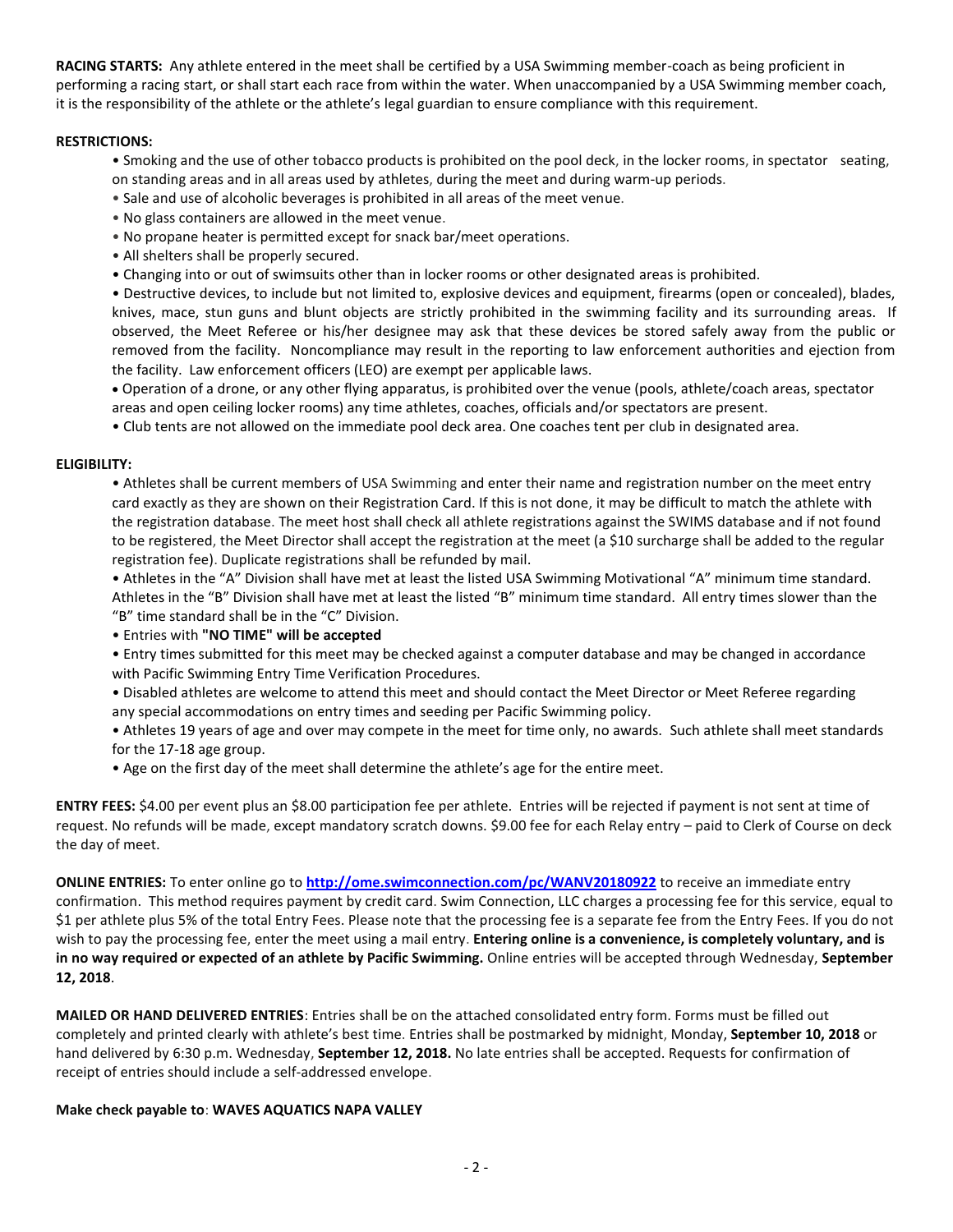**CHECK-IN:** The meet shall be deck seeded. Athletes shall check-in at the Clerk-of-Course. No event shall be closed more than 30 minutes before the scheduled start of the session. Close of check-in for all individual events shall be no more than 60 minutes before the estimated time of the start of the first heat of the event. Athletes who do not check in shall not be seeded and shall not be allowed to compete in that event.

**SCRATCHES:** Any athletes not reporting for or competing in an individual timed final event that they have checked in for shall not be penalized.

**AWARDS:** Ribbons will be awarded to the 1<sup>st</sup> thru 8<sup>th</sup> place finishers in the C/B/A divisions for the following age groups: 6 & Under, 7-8, 9-10, 11-12, 13-14, 15-16, and 17-18. Ribbons will also be awarded for the 1-3<sup>rd</sup> place finishers in the Relay age groups. 'A' medals will be awarded to swimmers with an entry time slower that 'A' achieving 'A' standard times for the first time. Note: Awards will be mailed to all teams after the meet. Note: **All participating clubs and clubs with unattached athletes must provide a mailing address at the Clerk of the Course, at the Awards table or with the Administrative Referee at coaches check-in.**

**ADMISSION:** Free. A 2-day Endless Summer Meet program will be available for \$3.00

**SNACK BAR & HOSPITALITY:** A snack bar will be available throughout the competition. Coaches and working deck officials will be provided lunch. Hospitality will serve refreshments to timers and volunteers.

**MISCELLANEOUS:** No overnight parking is allowed. Facilities will not be provided after meet hours.

**MINIMUM OFFICIALS**: At least seven days prior to the start of the meet, meet management (Meet Director and/or Meet Referee) shall contact a representative from each club participating in the meet, and provide a preliminary inventory of the officials that club is required to provide for each session. Each club shall, by the start of the meet, provide to the Meet Director or designee a list of Officials who have agreed to represent that club during each session of the meet.

At the meet, meet management shall conduct an inventory of officials, and shall compare the number of athletes entered in each session by each club with the number of officials present representing each club. If meet management certifies that a club has not provided sufficient officials for any session of the meet in accordance with the table below, excluding finals in a prelims and finals meet, the club shall be fined \$100 per missing official per session of the meet.

| Club athlete entered in session | Trained and carded officials requested |
|---------------------------------|----------------------------------------|
| $1 - 10$                        |                                        |
| $11 - 25$                       |                                        |
| 26-50                           |                                        |
| 51-75                           |                                        |
| 76-100                          |                                        |
| 100 or more                     |                                        |

|              | <b>SATURDAY SEPT 22nd</b> |           |          | <b>SUNDAY SEPT 23rd</b> |          |           |          |  |  |
|--------------|---------------------------|-----------|----------|-------------------------|----------|-----------|----------|--|--|
| 8 & UN       | $9 - 10$                  | $11 - 12$ | 13-18    | <b>8 &amp; UN</b>       | $9 - 10$ | $11 - 12$ | 13-18    |  |  |
| <b>50 FR</b> | 100 BK                    | 100 BK    | 200 BK   | 25 FR                   | 100 FR   | 100 FR    | 200 FR   |  |  |
| 50 BR        | 50 FR                     | 50 FR     | 100 FR   | 50 BK                   | 50 BK    | 50 BK     | 100 BK   |  |  |
| 500 FR       | 50 BR                     | 50 BR     | 100 BR   | 25 BR                   | 100 BR   | 100 BR    | 50 FR    |  |  |
| 25 BK        | 500 FR                    | 500 FR    | 100 FL   | 50 FL                   | 50 FL    | 50 FL     | 500 FR   |  |  |
| 25 FL        | 100 FL                    | 100 FL    |          |                         | 200 IM   | 200 IM    | 200 IM   |  |  |
| 100 IM       | 100 IM                    | 100 IM    |          |                         |          |           | 200 BR   |  |  |
| 100 M.R.     | 200 M.R.                  | 200 M.R.  | 200 M.R. | 100 FR-R                | 200 FR-R | 200 FR-R  | 200 FR-R |  |  |

## **EVENT SUMMARY**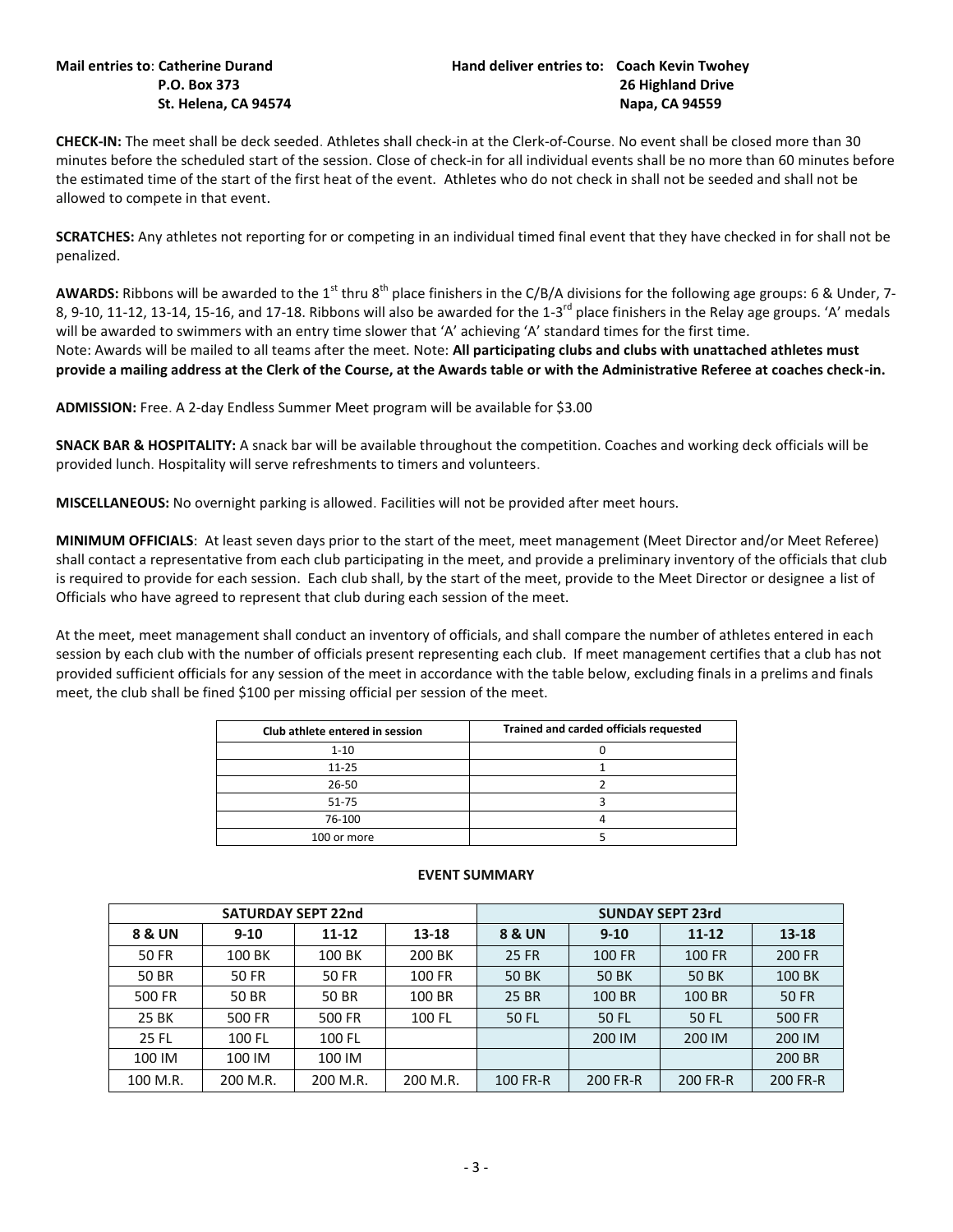| <b>EVENT#</b><br><b>EVENT#</b><br><b>EVENT#</b><br><b>EVENT</b><br>13-18 200 Back<br>$\overline{2}$<br>47<br>$\mathbf{1}$<br>3<br>11-12 100 Back<br>4<br>49<br>5<br>6<br>9-10 100 Back<br>51<br>$\overline{7}$<br>8<br>13-18 100 Free<br>53<br>9<br>10<br>55<br>11-12 50 free<br>11<br>9-10 50 Free<br>12<br>57<br>13<br>14<br>59<br>8-UN 50 Free<br>15<br>13-18 100 Fly<br>16<br>61<br>17<br>11-12 100 FL<br>18<br>63<br>19<br>9-10 100 Fly<br>65<br>20<br>67<br>21<br>8-UN 25 Fly<br>22<br>23<br>12 - UN 500 Free<br>24<br>69<br>25<br>26<br>71<br>8-UN 25 Back<br>73<br>27<br>11-12 100IM<br>28<br>75<br>29<br>10-UN 100IM<br>30<br>31<br>13-18 100 Breast<br>32<br>77<br>34<br>79<br>33<br>11-12 50 Breast<br>35<br>9-10 50 Breast<br>36<br>81<br>83<br>37<br>8-UN 50 Breast<br>38<br>39<br>8-UN 100 Medley Relay<br>40<br>85<br>41<br>87<br>9-10 200 Medley Relay<br>42<br>11-12 200 Medley Relay<br>89<br>43<br>44<br>91<br>45<br>13-18 200 Medley Relay<br>46 | <b>SATURDAY SEPT 22</b> |  |
|----------------------------------------------------------------------------------------------------------------------------------------------------------------------------------------------------------------------------------------------------------------------------------------------------------------------------------------------------------------------------------------------------------------------------------------------------------------------------------------------------------------------------------------------------------------------------------------------------------------------------------------------------------------------------------------------------------------------------------------------------------------------------------------------------------------------------------------------------------------------------------------------------------------------------------------------------------------------|-------------------------|--|
|                                                                                                                                                                                                                                                                                                                                                                                                                                                                                                                                                                                                                                                                                                                                                                                                                                                                                                                                                                      |                         |  |
|                                                                                                                                                                                                                                                                                                                                                                                                                                                                                                                                                                                                                                                                                                                                                                                                                                                                                                                                                                      |                         |  |
|                                                                                                                                                                                                                                                                                                                                                                                                                                                                                                                                                                                                                                                                                                                                                                                                                                                                                                                                                                      |                         |  |
|                                                                                                                                                                                                                                                                                                                                                                                                                                                                                                                                                                                                                                                                                                                                                                                                                                                                                                                                                                      |                         |  |
|                                                                                                                                                                                                                                                                                                                                                                                                                                                                                                                                                                                                                                                                                                                                                                                                                                                                                                                                                                      |                         |  |
|                                                                                                                                                                                                                                                                                                                                                                                                                                                                                                                                                                                                                                                                                                                                                                                                                                                                                                                                                                      |                         |  |
|                                                                                                                                                                                                                                                                                                                                                                                                                                                                                                                                                                                                                                                                                                                                                                                                                                                                                                                                                                      |                         |  |
|                                                                                                                                                                                                                                                                                                                                                                                                                                                                                                                                                                                                                                                                                                                                                                                                                                                                                                                                                                      |                         |  |
|                                                                                                                                                                                                                                                                                                                                                                                                                                                                                                                                                                                                                                                                                                                                                                                                                                                                                                                                                                      |                         |  |
|                                                                                                                                                                                                                                                                                                                                                                                                                                                                                                                                                                                                                                                                                                                                                                                                                                                                                                                                                                      |                         |  |
|                                                                                                                                                                                                                                                                                                                                                                                                                                                                                                                                                                                                                                                                                                                                                                                                                                                                                                                                                                      |                         |  |
|                                                                                                                                                                                                                                                                                                                                                                                                                                                                                                                                                                                                                                                                                                                                                                                                                                                                                                                                                                      |                         |  |
|                                                                                                                                                                                                                                                                                                                                                                                                                                                                                                                                                                                                                                                                                                                                                                                                                                                                                                                                                                      |                         |  |
|                                                                                                                                                                                                                                                                                                                                                                                                                                                                                                                                                                                                                                                                                                                                                                                                                                                                                                                                                                      |                         |  |
|                                                                                                                                                                                                                                                                                                                                                                                                                                                                                                                                                                                                                                                                                                                                                                                                                                                                                                                                                                      |                         |  |
|                                                                                                                                                                                                                                                                                                                                                                                                                                                                                                                                                                                                                                                                                                                                                                                                                                                                                                                                                                      |                         |  |
|                                                                                                                                                                                                                                                                                                                                                                                                                                                                                                                                                                                                                                                                                                                                                                                                                                                                                                                                                                      |                         |  |
|                                                                                                                                                                                                                                                                                                                                                                                                                                                                                                                                                                                                                                                                                                                                                                                                                                                                                                                                                                      |                         |  |
|                                                                                                                                                                                                                                                                                                                                                                                                                                                                                                                                                                                                                                                                                                                                                                                                                                                                                                                                                                      |                         |  |
|                                                                                                                                                                                                                                                                                                                                                                                                                                                                                                                                                                                                                                                                                                                                                                                                                                                                                                                                                                      |                         |  |
|                                                                                                                                                                                                                                                                                                                                                                                                                                                                                                                                                                                                                                                                                                                                                                                                                                                                                                                                                                      |                         |  |
|                                                                                                                                                                                                                                                                                                                                                                                                                                                                                                                                                                                                                                                                                                                                                                                                                                                                                                                                                                      |                         |  |
|                                                                                                                                                                                                                                                                                                                                                                                                                                                                                                                                                                                                                                                                                                                                                                                                                                                                                                                                                                      |                         |  |
|                                                                                                                                                                                                                                                                                                                                                                                                                                                                                                                                                                                                                                                                                                                                                                                                                                                                                                                                                                      |                         |  |

|                         | <b>SATURDAY SEPT 22</b> |                | <b>SUNDAY SEPT 23</b> |                      |               |
|-------------------------|-------------------------|----------------|-----------------------|----------------------|---------------|
| <b>EVENT#</b>           | <b>EVENT</b>            | <b>EVENT#</b>  | <b>EVENT#</b>         | <b>EVENT</b>         | <b>EVENT#</b> |
| $\mathbf{1}$            | 13-18 200 Back          | $\overline{2}$ | 47                    | 13-18 200 Free       | 48            |
| $\overline{\mathbf{3}}$ | 11-12 100 Back          | $\overline{4}$ | 49                    | 11-12 100 Free       | 50            |
| 5                       | 9-10 100 Back           | 6              | 51                    | 9-10 100 Free        | 52            |
| $\overline{7}$          | 13-18 100 Free          | 8              | 53                    | 8-UN 25 Free         | 54            |
| 9                       | 11-12 50 free           | 10             | 55                    | 13-18 100 Back       | 56            |
| 11                      | 9-10 50 Free            | 12             | 57                    | 11-12 50 Back        | 58            |
| 13                      | 8-UN 50 Free            | 14             | 59                    | 9-10 50 Back         | 60            |
| 15                      | 13-18 100 Fly           | 16             | 61                    | 8-UN 50 Back         | 62            |
| 17                      | 11-12 100 FL            | 18             | 63                    | 13-18 50 Free        | 64            |
| 19                      | 9-10 100 Fly            | 20             | 65                    | 9-10 100 Breast      | 66            |
| 21                      | 8-UN 25 Fly             | 22             | 67                    | 11-12 100 Breast     | 68            |
| 23                      | 12 - UN 500 Free        | 24             | 69                    | 8-UN 25 Breast       | 70            |
| 25                      | 8-UN 25 Back            | 26             | 71                    | 13-18 500 Free       | 72            |
| 27                      | 11-12 100IM             | 28             | 73                    | 11-12 50 Fly         | 74            |
| 29                      | 10-UN 100IM             | 30             | 75                    | 9-10 50 Fly          | 76            |
| 31                      | 13-18 100 Breast        | 32             | 77                    | 8-UN 50 Fly          | 78            |
| 33                      | 11-12 50 Breast         | 34             | 79                    | 13-18 200 IM         | 80            |
| 35                      | 9-10 50 Breast          | 36             | 81                    | 11-12 200 IM         | 82            |
| 37                      | 8-UN 50 Breast          | 38             | 83                    | 9-10 200 IM          | 84            |
| 39                      | 8-UN 100 Medley Relay   | 40             | 85                    | 13-18 200 Breast     | 86            |
| 41                      | 9-10 200 Medley Relay   | 42             | 87                    | 8-UN 100 Free Relay  | 88            |
| 43                      | 11-12 200 Medley Relay  | 44             | 89                    | 9-10 200 Free Relay  | 90            |
| 45                      | 13-18 200 Medley Relay  | 46             | 91                    | 11-12 200 Free Relay | 92            |
|                         |                         |                | 93                    | 13-18 200 Free Relay | 94            |

Use the following URL to find the time standards: <http://www.pacswim.org/swim-meet-times/standards>

## **10-UN 100IM's**

10-UN 100 IM will be swum together and awarded separately by age groups: 8-UN, 9-10.

## **500 Free**

Athletes must provide their own lap counting devices and counter for the 500's. 12-UN 500 Free will be swum together and awarded separately by age groups: 8-UN, 9-10, 11-12. 13-18 500 Free will be swum together and awarded separately by age groups: 13-14, 15-16,17-18.

# **Relays**

Mixed gender and mixed ages relay entries will be accepted. They will be designated 'Exhibition' relays and not eligible for awards. They will be seeded by Meet Referee discretion.